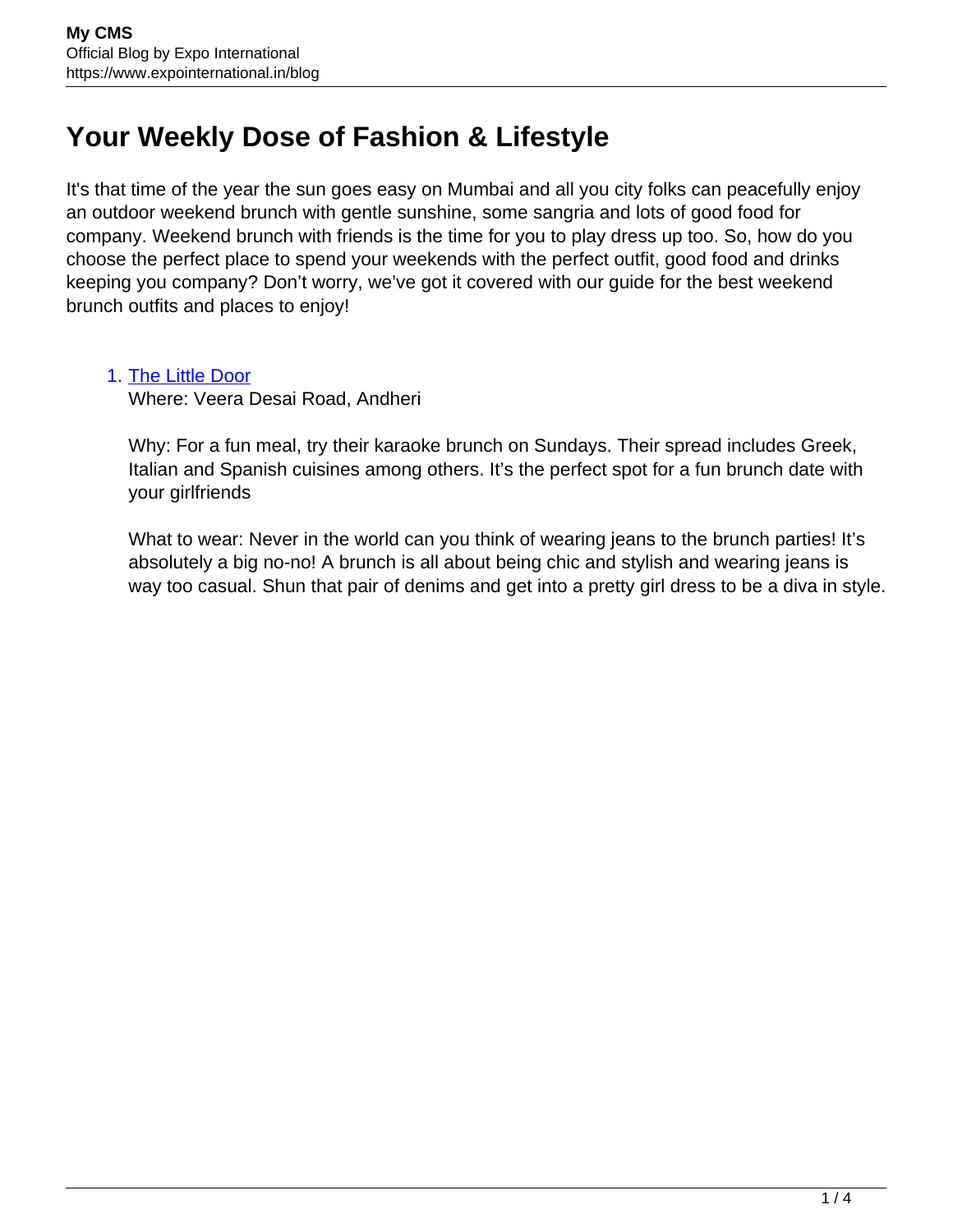Why: For a plusher setting, there's San-Qi in Worli. It's Asian food at its best, from dim sum and Chinese barbecue to teppanyaki and sushi bar they've covered pretty much every aspect of amazing Oriental food.

What to wear: A Sunday brunch is only for you to loosen up a bit and have a relaxing time with your friends. Culottes are a perfect choice for such occasions! Dump all the usual stuff and get into these ultra-cool must-haves this year!

## 3. [Aka Restaurant](https://www.facebook.com/AkaBistroMumbai/)

Where: Worli

Why: They put out an impressive spread of eggs of your choice, pancakes, pizzas, grills, an amazing assortment of soups and appetizers; there's filet mignon too.

What to wear: Grab a printed or a floral midi-skirt with plain pastel shirt or a crop-top! Bring out your fierce side with this stylish outfit. They look super cute and can be worn with almost everything.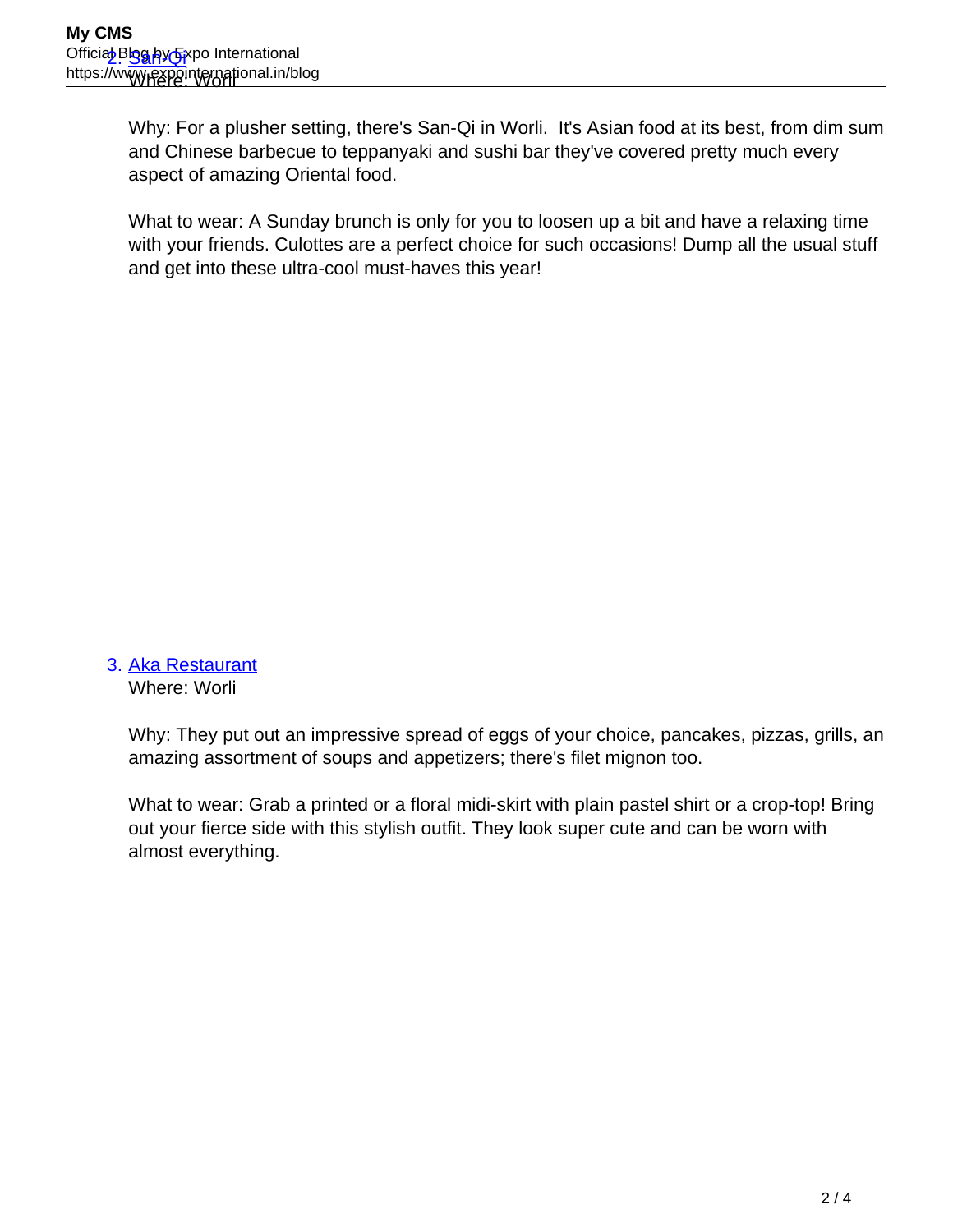## 4. [Zoobar](https://www.facebook.com/zoobarindia/)

Where: Vile Parle East

Why: Alright people, gear up for a big fat Sunday brunch. There's a variety of options you can go for like drinks range from beer, wine and sangria to Moet & Chandon & the spread include Thai, Goan and other cuisines.

What to wear: The best thing to do when choosing a jumpsuit is to choose it in bright colors. This way they will be eye-catching and will make sure that everyone notices you at the brunch.